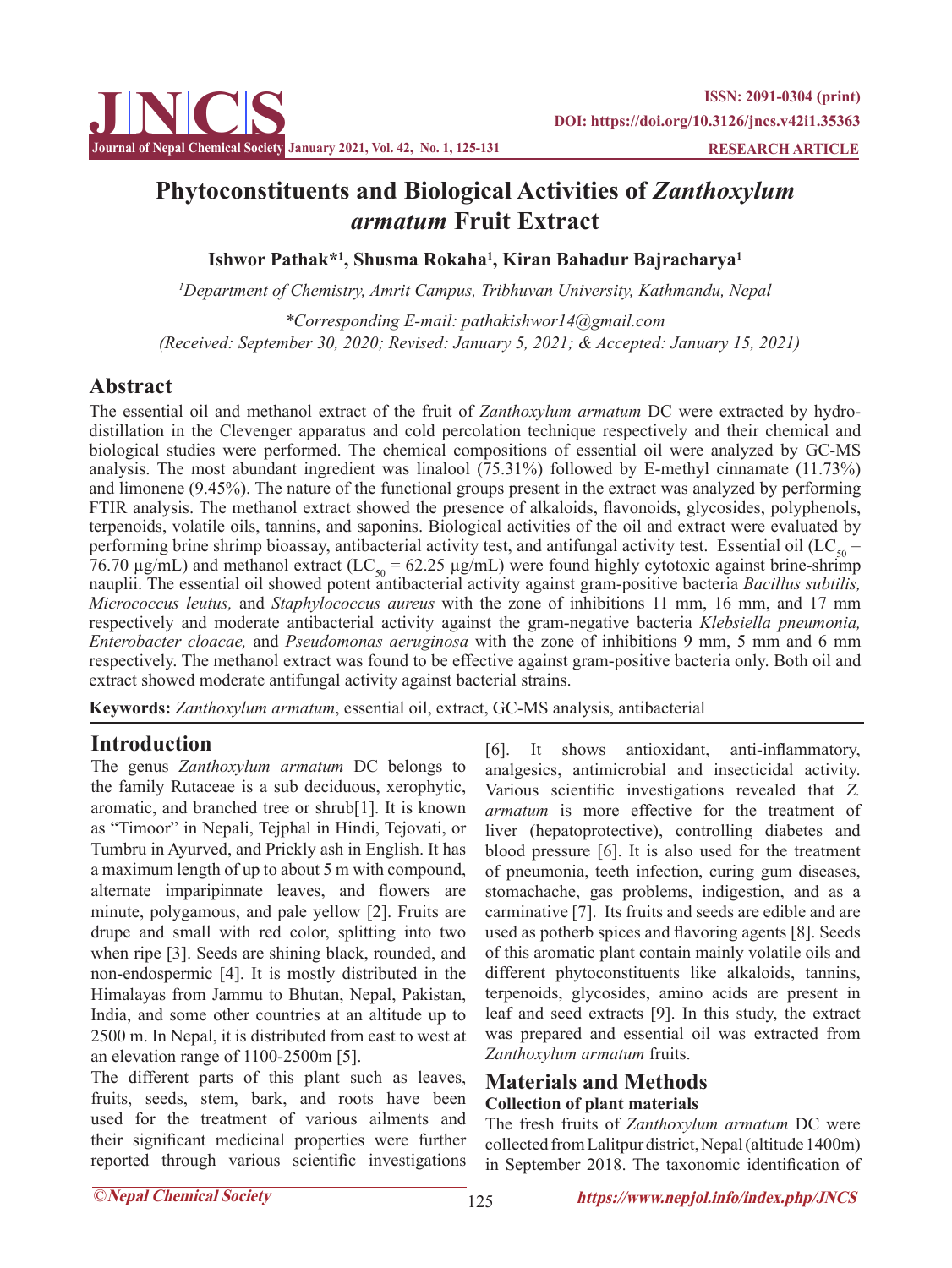the plant was confirmed at the Department of Botany, Amrit Campus, Kathmandu, Nepal.

#### **Extraction process**

The essential oil from the fruits (500 g) of *Zanthoxylum armatum* was extracted by hydrodistillation for 6 hours using a closed type Clevenger apparatus for extraction of oils lighter than water. The collected oil was dried over anhydrous  $Na<sub>2</sub>SO<sub>4</sub>$  and stored at 5 ºC until analysis. The marc was subjected to a cold percolation technique using methanol as solvent  $(500mL \times 24 \text{ hrs} \times 5 \text{ times})$ . The methanol extract was concentrated using a rotary evaporator. The concentrated extract was dried and stored in a sealed glass vial in a refrigerator until further experiment was performed.

#### **Phytochemical screening**

The methanol extract of the fruit was subjected to various qualitative tests by following a standard protocol to identify the presence of different classes of secondary metabolites present in the extract [10].

#### **Gas chromatography-mass spectrometry(GC-MS) analysis**

The qualitative and quantitative analysis of extracted essential oil of *Z. armatum* was performed on Shimadzu made GC-MS equipped with RTX-5 MS column (30 m  $\times$  0.25 mm internal diameter, 0.25 µm film thickness). Helium was used as a carrier gas at a flow rate of 1 mL min-1 . An injection volume of the sample was 1µL with a split ratio of 1:90. The initial column temperature was maintained at 40 ºC. The instrument was operated in the electron impact (EI) mode of ionization at 70 eV and ion source temperature 170 °C. Volatile constituents of the oil were identified by comparing the mass spectra available in a database (NIST 2017). The identified constituents were also confirmed by comparing it with the literature [11,19,20].

#### **FTIR spectroscopic analysis**

FTIR spectrum of methanol extract of *Z. armatum* fruits was recorded in a sophisticated computercontrolled FTIR spectrometer (Shimadzu made, Tracer 100). 10 mg of extract was loaded and scanned at the range of 4000-400  $cm^{-1}$ .

### **Biological assays**

#### **Cytotoxicity**

The brine shrimp lethality assay of the essential oil and methanol extract of *Z. armatum* was performed to evaluate cytotoxicity by following the standard protocol [12]. About 50 mg of eggs of brine shrimp (*Artemia salina*) were sprinkled on the beaker filled with artificial seawater and illuminated with a table lamp (60 watts) for 48 hours by adjusting the temperature at 30 °C. Stock solutions were prepared by dissolving 20 mg of each extract and oil separately in DMSO in two separate test tubes. From each stock solution, solutions of  $250 \mu g/mL$ ,  $125 \mu g/mL$ ,  $62.5$ µg/mL, 31.25 µg/mL, 15.625 µg/mL and 7.81 µg/mL were prepared by serial dilution method. 2.5 mL of each concentration was transferred into test tubes, three for each concentration. Similarly, 2.5 mL of DMSO was taken in three test tubes as a blank. Labeling of test tubes was done and then they were kept for 24 hours to evaporate the solvent (DMSO). Then, the solvent was evaporated by standing overnight. After complete evaporation of the solvent, ten matured shrimps in 5 mL artificial seawater were transferred to all test tubes containing samples. Similarly, three controlled vials were taken and ten matured nauplii were introduced in each vial. After 24 hours of illumination under a table lamp (60 Watt), the numbers of survivors were counted with the help of disposable pipettes. The  $LC_{50}$ value (lethal concentration for 50% mortality) was determined using probit regression. The compound of  $LC_{50}$  values less than 1000 ppm are considered as potentially pharmacologically active [12].

#### **Antibacterial activity**

Inhibition of the bacterial growth by the samples was tested by using the agar well diffusion method [13,15]. The bacterial strains used in the assay were *Klebsiella pneumonia* (KCTC 2242), *Bacillus subtilis* (KACC 170477), *Micrococcus leutus* (KACC 1377), *Pseudomonas aeruginosa* (KACC 10232), *Enterobacter cloacae* (KAC 13002), and *Staphylococcus aureus* (KCTC 1916). About 100 µl suspension of tested microorganisms were spread on the Muller-Hilton Agar medium. Wells having a diameter of 6 mm were made on the agar plates using the sterile cork borer. Essential oil and the methanol extract (0.3 mg/well) were loaded separately in the wells along with solvent dimethyl sulfoxide (DMSO). Ciprofloxacin (0.3 mg/well) was used as a positive control and DMSO as a negative control. The plates were then incubated at 37ºC for 32 hrs. After incubation, the plates were observed for the diameter of the zone of inhibition (ZOI) in mm around the well. All tests were performed in triplicate.

#### **Antifungal activity**

Pure colonies of the fungal specimens (*Aspergillus flavus, Fusarium solani*) were inoculated into sterile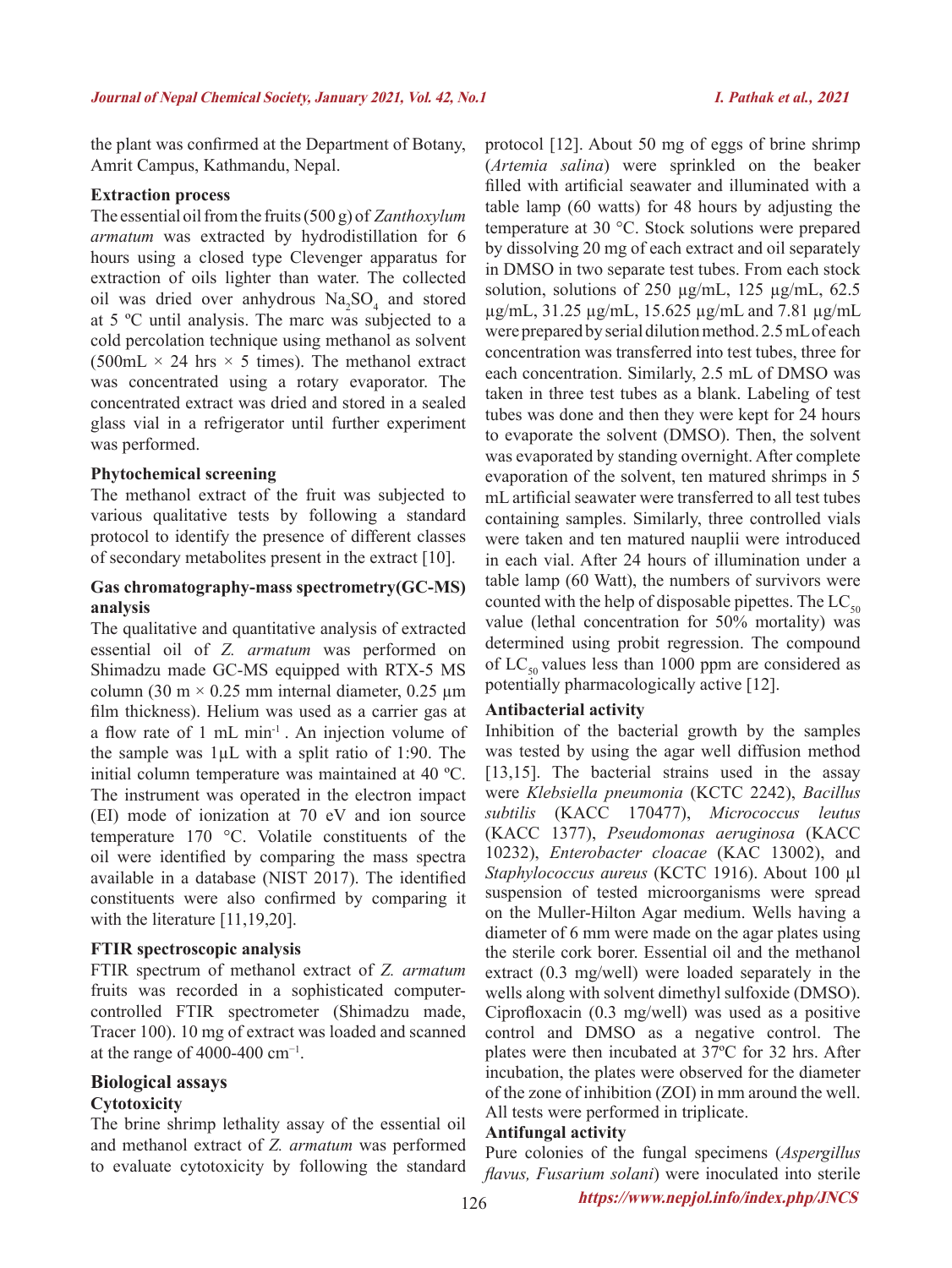Potato Dextrose Broth (PDB) and were kept in an incubator at 28ºC for 72 hrs for proper growth. After culture, 100 µL of the broth was inoculated into the sterile Muller-Hilton Agar plate and spread uniformly. Following this, the disc previously soaked with 15µL of the sample (essential oil and methanol extract) were kept on the surface of the plate and kept at room temperature for 30 minutes to allow proper diffusion of the extract onto the medium. Miconazole was used as positive control and methanol was used as a negative control. The plates were left at 28ºC for 48 hrs and the results were observed. The experiment was done separately for essential oil and methanolic extract of the plant [14].

#### **DPPH radical scavenging activity**

DPPH radical scavenging activity of the extract and essential oil was determined by following the method of Sharma *et al.,* (2015) [15]. Exactly weighed 7.886 g of the DPPH was dissolved in 100 mL methanol to prepare the 0.2mM solution. Briefly, for methanol extract, essential oil, and ascorbic acid (positive control), different concentrations (12.5, 25, 50, 100, and 200 μg/mL) were tested. From each concentration, 2 mL volume was taken and 2 mL of 0.2mm DPPH solution was added. The absorbance of each final solution was taken on a UV-Visible spectrophotometer (UV professional double beam, Shimadzu made) at 517 nm after 30 minutes. The experiment for both methanol extract and essential oil was performed in triplicate and the percentage radical scavenging activity was calculated by using the following equation.

% radical scavenging activity =  $(A^0 - A^1/A^0) \times 100\%$ 

where,  $A^0$  = Absorbance of the control (1mL MeOH + 0.5) mL DPPH).

#### $A<sup>1</sup>$  = Absorbance of the sample

The antioxidant activity result of each methanol extract, essential oil, and the positive control, ascorbic acid was expressed as an  $IC_{50}$  value. i.e. inhibitory concentration of the sample required to scavenge 50% of the free radicals and was calculated from the linear regression curve of concentration versus the percentage of free radical scavenging activity.

#### **Results and Discussion Extraction**

Hydro distillation of fruits of *Z. armatum* yielded  $7.8\pm0.5\%$  (v/w) essential of light brown color having strong fragrance. The percentage yield of the extract was found to be 8.5%.

#### **Phytochemical analysis**

Phytochemical screening revealed that the fruit of *Z. armatum* is rich in bioactive secondary metabolites. The qualitative result of the screening is presented in table 1. The presence of these metabolites in the plant helps to show antimicrobial activities through different mechanisms [15].

*Table 1: Phytochemical screening of fruit extract of Zanthoxylum armatum*

| $\mathcal{L}$ annon piani an matanii |        |                         |        |  |
|--------------------------------------|--------|-------------------------|--------|--|
| Flavonoids                           | $^+$   | Tannins                 |        |  |
| Alkaloids                            | $^{+}$ | Volatile oils           | $^+$   |  |
| Glycosides                           | $\pm$  | Coumarins               |        |  |
| Polyphenols                          | $\pm$  | Saponin                 | $^{+}$ |  |
| Terpenoids                           | $^{+}$ | Protein and amino acids |        |  |
| Quinones                             |        | Reducing sugar          |        |  |

 $Key: + = Present$   $\text{-} = Absent$ 

#### **GC-MS analysis**

The GC-MS analysis revealed the presence of at least six different compounds representing 99.27% of the oil (Table 2). Among the identified compounds, 3 were monoterpenes, 1 monoterpene alcohol, 1 ester, and 1 bicyclic sesquiterpene. Linalool (75.31%, peak no. 4) was the major constituent followed by E– methyl cinnamate (11.73%, peak no. 5) and limonene (9.45%, peak no. 3). To the best of our knowledge, *Z. armatum* fruits from Nepal contain the highest percentage (75.31%) of linalool [8,16,18-22].



*Figure 1: GC-MS chromatogram of essential oil of Z. armatum*

*Table 2: Chemical constituents of essential oil from Z. armatum fruits*

| <i>urmatum frutts</i> |                               |                          |                       |                           |  |
|-----------------------|-------------------------------|--------------------------|-----------------------|---------------------------|--|
| Peak<br>No.           | Compound                      | <b>Retention</b><br>time | Area<br>$\frac{6}{9}$ | Class of the<br>compound  |  |
| 1                     | β-Pinene                      | 13.544                   | 0.74                  | Monoterpene               |  |
| $\overline{2}$        | Myrcene                       | 14.388                   | 1.16                  | Monoterpene               |  |
| 3                     | Limonene                      | 16.173                   | 9.45                  | Monoterpene               |  |
| 4                     | Linalool                      | 19.676                   | 75.31                 | Monoterpene<br>alcohol    |  |
| 5                     | E-methyl<br>cinnamate         | 32.771                   | 11.73                 | Ester                     |  |
| 6                     | $Cis-\alpha$ -<br>Bergamotene | 34.351                   | 0.88                  | Bicyclic<br>sesquiterpene |  |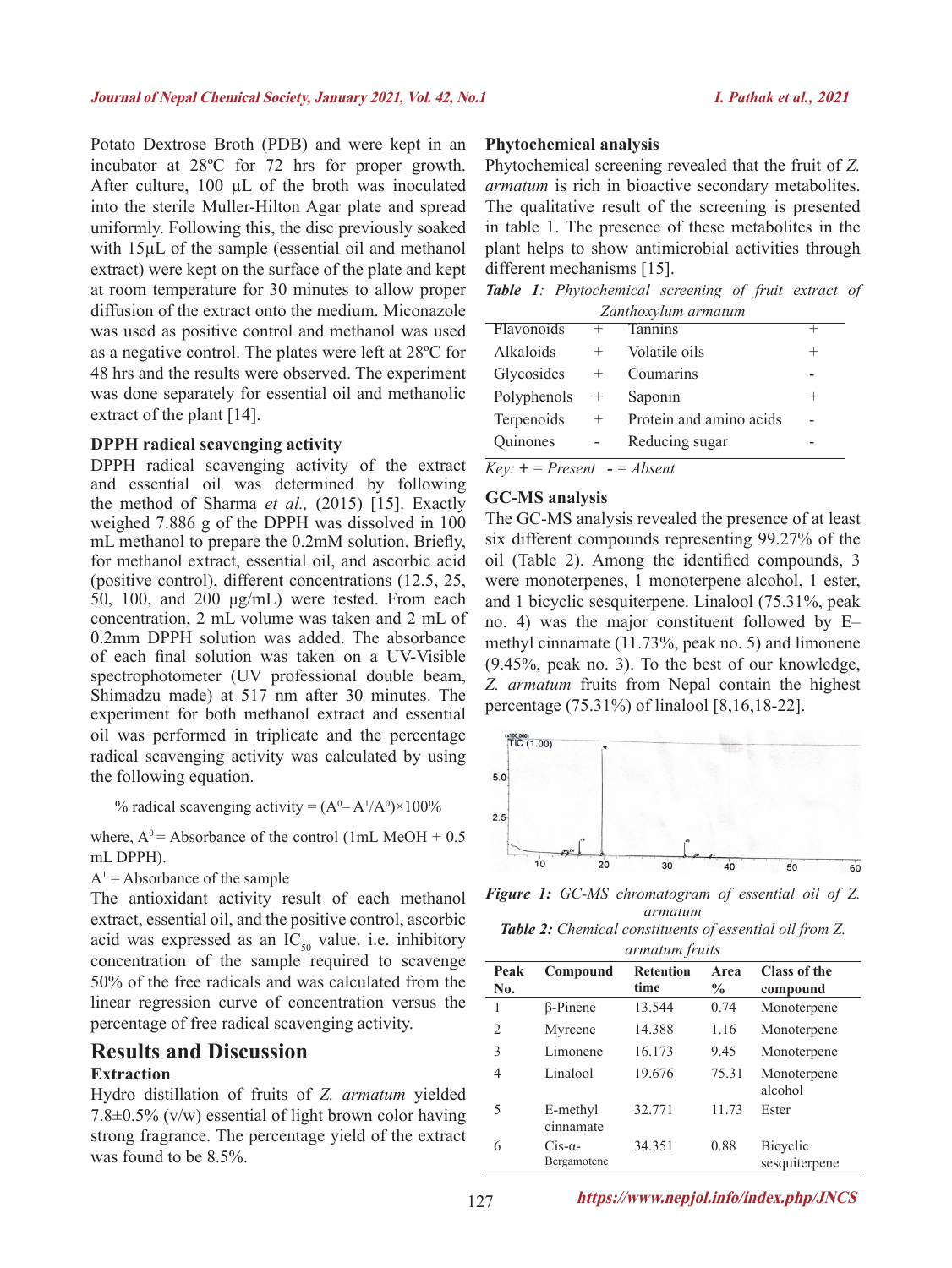#### $100$  $95$  $\overline{90}$ % Transmittance  $85$  $\overline{80}$  $75$  $70$  $65$  $60$  $400$ 3900 3400 2900 1400  $2400$   $2400$  Wavenumber  $(cm^{-1})$ 900

**FTIR spectroscopic analysis**



FTIR analysis was performed to identify the nature of functional groups of active components present in the methanol extract of *Z. armatum* fruits. FTIR spectroscopic analysis results (figure 2) revealed the presence of various characteristic functional groups at different peak values. The strong absorption peak at 2922  $\text{cm}^{-1}$  and 2846  $\text{cm}^{-1}$  showed the presence of C-H stretching. The peak at 1724 cm-1 represented the presence of the C-O stretch. The peak value at 1462 cm-1 represents the presence of C=C stretch. The band at 1246 cm-1 denotes the O-H absorption of alcohol and phenol. Similarly, the peak at 1033 cm-1 may arise due to the presence of a C-N bond.

#### **Biological assays**

In the toxicity test, a brine-shrimp bioassay of the samples was performed and  $LC_{50}$  values were

calculated.  $LC_{50}$  values for the essential oil and methanol extract were found to be 76.70µg/mL and 62.25 µg/mL respectively. LC<sub>50</sub> value is the lethal concentration dose required to kill 50% of the shrimps. Values less than 1000  $\mu$ g/mL are supposed to be pharmacologically active [32]. So, *Z. armatum* is found to be cytotoxic against brine-shrimps as shown by the  $LC_{50}$  values much below the accepted maximum potential value of 1000.

The results of the antibacterial screening and antifungal screening of the oil and extract of the plant are presented in tables 3 and 4 respectively. The antibacterial and antifungal activities against the pathogens examined were assessed by the presence or absence of inhibition zones.

The result of the antibacterial sensitivity test reveals that essential oil has high antibacterial activity against both gram-positive and gram-negative bacteria as compared to the standard ciprofloxacin. Gram-positive bacteria *Bacillus subtilis*(11mm)*, Micrococcus leutus*  (16mm)*, Staphylococcus aureus* (17mm) are found to be more sensitive than gram-negative bacteria *Klebsiella pneumonia* (9mm)*, Enterobacter cloacae*  (5mm), and *Pseudomonas aeruginosa* (6mm)towards the essential oil. The presence of the highest amount of linalool (75.31%), E-methyl cinnamate (11.73%), and limonene (9.45%) in the oil could be responsible

| Test organism $(100\mu L)$ | Zone of inhibition in mm |                         |                                   |             |  |
|----------------------------|--------------------------|-------------------------|-----------------------------------|-------------|--|
|                            | Essential oil (0.3)      | MeOH extract            | Ciprofloxacin $(0.3 \text{ mg}/)$ | <b>DMSO</b> |  |
|                            | mg/well)                 | $(0.3 \text{ mg/well})$ | well)                             |             |  |
| Klebesiella pneumonalae    |                          | NA                      | 24                                | NA          |  |
| <b>Bacillus</b> subtilis   | 11                       |                         | 26                                | NA          |  |
| Micrococcus leutus         | 16                       |                         | 35                                | NA          |  |
| Enterobacter cloaceae      |                          | NA                      | 32                                | NA          |  |
| Pseudomonas aeruginosa     | 6                        | NA                      | 33                                | NA          |  |
| Staphylococus aureus       |                          |                         | 38                                | NA          |  |

*Table 3: Antibacterial activity of the volatile oil and methanol extract of Z. armatum fruits*

*Note: NA = Not active (No ZOI was observed), Diameter of the well is 6 mm*

|  | Table 4: Antifungal activity of the volatile oil and |  |  |  |
|--|------------------------------------------------------|--|--|--|
|  | methanol extract of $Z$ , armatum fruits             |  |  |  |

| <b>Test</b>              | Zone of inhibition in mm     |                 |            |          |  |
|--------------------------|------------------------------|-----------------|------------|----------|--|
| organism<br>$(100\mu L)$ | Essential<br>oil $(15\mu L)$ | MeOH<br>extract | Miconazole | Methanol |  |
|                          |                              | $(15 \mu L)$    |            |          |  |
| Aspergillus<br>flavus    | 9                            |                 | 30         | NA       |  |
| Fusarium<br>solani       |                              |                 | 29         | NA       |  |

for the high antibacterial activity of the essential oil from Nepal. Pattanaik e*t al.,* (1997) and Alviano *et. al*. (2005) reported the high antibacterial activity of linalool [17,23]. Moderate antibacterial activity had been previously reported for the essential oil of *Z. armatum* fruit [17]. The methanol extract of *Z. armatum* fruit showed moderate antibacterial activity compared to the essential oil. The extract could inhibit the growth of gram-positive bacteria only (*Bacillus subtilis, Micrococcus leutus, and Staphylococcus*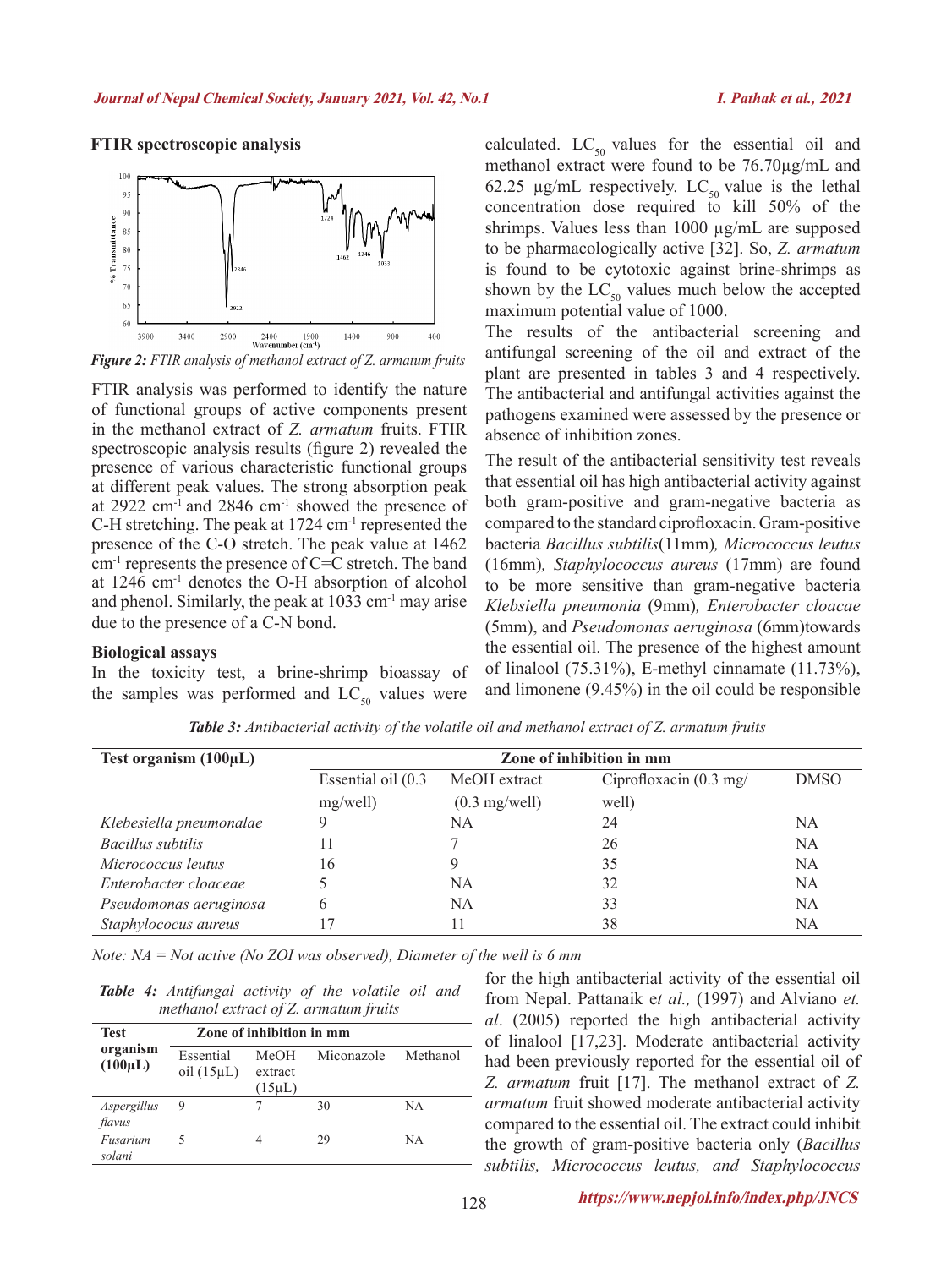*aureus)* with ZOI inhibition ranging 7-11 mm. Gramnegative bacteria *Klebsiella pneumonia, Enterobacter cloacae,* and *Pseudomonas aeruginosa* are found to be ineffective against the extract. Essential oil and the extract both showed moderate antifungal activity against the fungal strains *Aspergillus flavus* and *Fusarium solani* with ZOI ranging from 4 to 9 mm (Table 4). Previous studies also reported the moderate antifungal activity of *Z. armatum* [18,19].

#### **DPPH radical scavenging activity**

The free radical scavenging activity of *Zanthoxylum armatum* fruit extract, essential oil, and the standard ascorbic acid was determined by using the DPPH assay. IC<sub>50</sub> values (Table 5) were calculated by using the equations of the graphs obtained from the plot between % radical scavenging activity and concentration.  $IC_{50}$  values of both extract and the essential oil are higher than that of the standard ascorbic acid (IC<sub>50</sub> value = 39.55µg/mL). If the IC<sub>50</sub> value of samples is closer to that of ascorbic acid, then the samples are considered more potent in terms of free radical scavenging capacity [26]. Free radical scavenging capacity of extract (IC<sub>50</sub> value = 97.28  $\mu$ g/ mL) is found to be more than that of essential oil  $(IC_{50})$ value =  $174.47 \mu g/mL$ ). This variation is probably due to the difference in constituents present in the extract and essential oil. Essential oil chiefly contains the monoterpenes (Table 2) and the extract mainly contains the phytoconstituents having an antioxidant activity (Table 1).

| <b>Table 5:</b> % radical scavenging at different concentrations |  |
|------------------------------------------------------------------|--|
| and $IC$ values                                                  |  |

| and $IC_{50}$ values |                                   |        |       |  |  |
|----------------------|-----------------------------------|--------|-------|--|--|
| <b>Concentration</b> | % Free radical scavenging         |        |       |  |  |
| $(\mu g/mL)$         | Ascorbic<br>Methanol<br>Essential |        |       |  |  |
|                      | extract                           | oil    | acid  |  |  |
| 0                    |                                   |        |       |  |  |
| 12.5                 | 9.88                              | 4.76   | 48.58 |  |  |
| 25                   | 19.64                             | 16.46  | 54.93 |  |  |
| 50                   | 35.75                             | 24.29  | 67.76 |  |  |
| 100                  | 63.11                             | 42.11  | 88.08 |  |  |
| 200                  | 86.94                             | 49.71  | 96.02 |  |  |
| $IC_{50}$ value      | 97.28                             | 174.47 | 39.55 |  |  |
| $(\mu g/mL)$         |                                   |        |       |  |  |

The presence of flavonoids and polyphenols in the extract may be responsible for the antioxidant activity [31]. Nooren *et al.*, (2017) showed that flavonoids like tambulin are chiefly present in *Z. armatum* fruits [24]. Brijwal *et al.,* (2013) and Phuyal *et al.,* (2020) reported that the fruits of *Z. armatum* possess high

antioxidant activity and this is due to the high amount of total phenolic and total flavonoids present in them [25,26]. Our findings are in agreement with Negi *et al.,* (2012), Upadhaya *et al.,* (2010), and Dhami *et al.,*  (2018) where the essential oil of *Z. armatum* fruits is found to more potent in terms of radical scavenging activity [27-29]. Singh *et al.,* (2013) also reported that the essential oil of *Z. armatum* fruits from India exhibited high scavenging ability of DPPH radicals [30].

#### **Conclusion**

Chemical and biological studies of the essential oil and methanol extract of the fruit of *Z. armatum* have been carried out. GC-MS analysis of the oil showed a high concentration of Linalool (75.31%) followed by E-methyl cinnamate (11.73%) and limonene (9.45%). The FTIR spectroscopic analysis of the methanol extract showed the presence of C-H, C=C, O-H, and C-N bonds. Phytochemical screening of the methanol extract revealed the presence of alkaloids, flavonoids, glycosides, polyphenols, volatile oils, terpenoids, tannins, and saponins. From the study of brine shrimp bioassay, essential oil and extract were found to be cytotoxic against brine-shrimp nauplii having  $LC_{50}$  values ( $\mu$ g/mL) 76.70 and 62.25 respectively. Essential oil displayed high antibacterial activity against gram-positive bacteria and moderate antibacterial activity against gram-negative bacteria. However, the methanol extract is found to be effective against gram-positive bacteria only. Both oil and extract showed moderate antifungal activity against bacterial strains.

#### **Acknowledgments**

The authors are thankful to the Department of Chemistry, Amrit Campus, Tribhuvan University for providing the laboratory facility. Special thanks go to the Department of Plant Resources, Thapathali, Kathmandu, and the Central Department of Chemistry, Tribhuvan University, Kirtipur for providing the GC-MS and FTIR facility respectively.

#### **References**

1. M. N. Mushtaq, S. Ghimire, M. S. Akhtar, A. Adhikari, C. Auger, and V. B. Schini-Kerth, Tambulin is a major active compound of a methanolic extract of fruits of *Zanthoxylum armatum* DC causing endothelium-independent relaxations in porcine coronary artery rings via the cyclic AMP and cyclic GMP relaxing pathways, *Phytomedicine*, 2019, **53**, 163-170. (DOI: 10.1016/j.phymed.2018.09.020).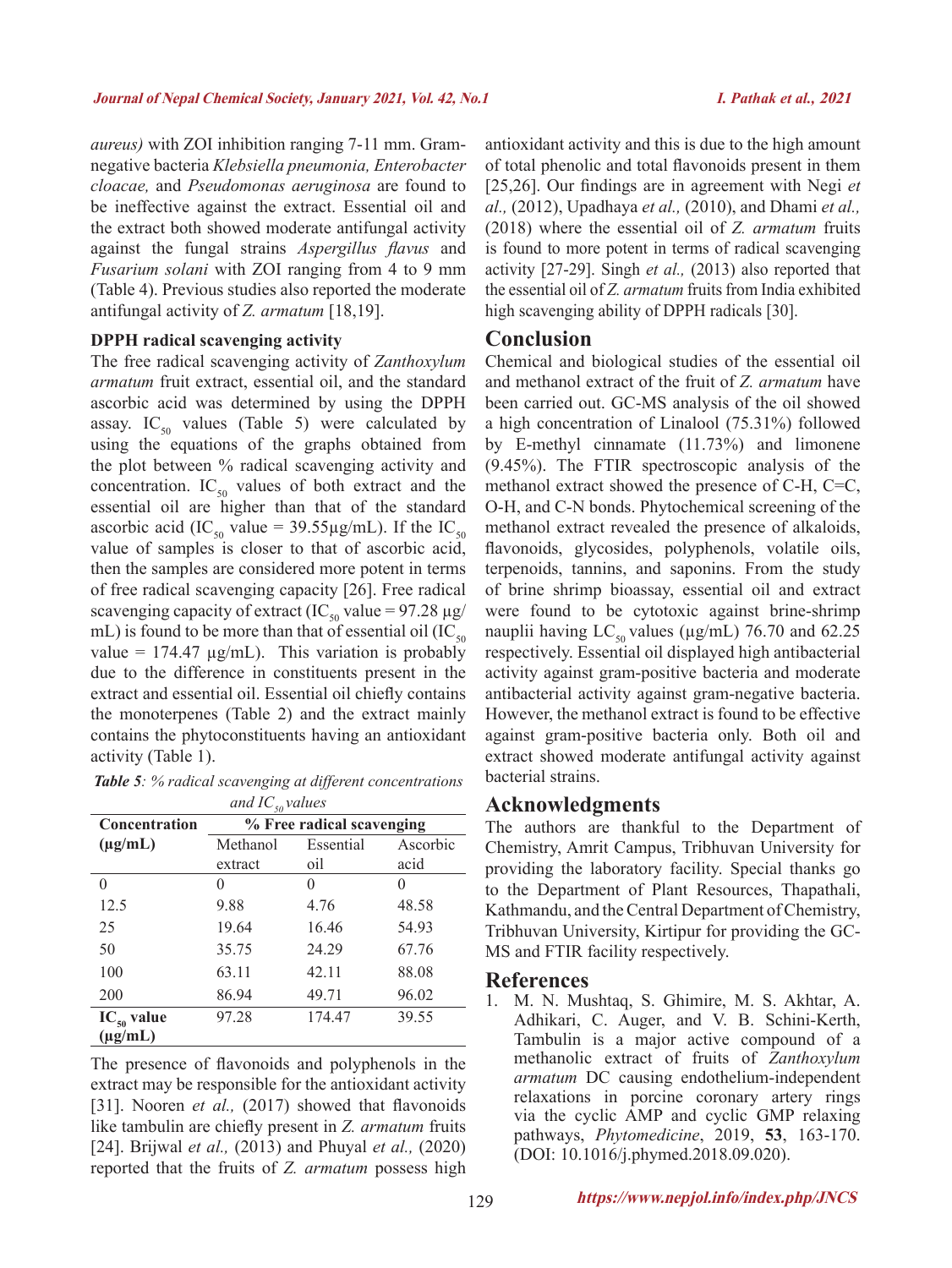- 2. A. Paul, A. Kumar, G. Singh, and A. Choudhary, Medicinal, pharmaceutical and pharmacological properties of *Zanthoxylum armatum*: A Review, *Journal of Pharmacognosy and Phytochemistry,*  2018, **7**(4), 892-900.
- 3. M. Ibrar, N. Muhammad, A. Khan, S. A. Khan, S. Zafar, S. Jan, N. Riaz, Z. Ullah, U. Farooq, and J. Hussain. Pharmacognostic and phytochemical studies of *Zanthoxylum armatum* DC, *Pakistan Journal of Pharmaceutical Sciences,* 2017, **30**(2), 429-438.
- 4. N. Phuyal, P. K. Jha, P. P. Raturi and S. Rajbhandary, *Zanthoxylum armatum* DC.: Current knowledge, gaps, and opportunities in Nepal, *Journal of Ethnopharmacology*, 2019, **229**, 326-341. (DOI: 10.1016/j.jep.2018.08.010).
- 5. K. P. Devkota, J. Wilson, C. J. Henrich, J. B. McMahon, K. M. Reilly, and J. A. Beutler, Isobutylhydroxyamides from the pericarp of Nepalese *Zanthoxylum armatum* inhibit NF1 defective tumor cell line growth, *Journal of Natural Products,* 2013, **76**(1), 59-63. (DOI: 10.1021/np300696g).
- 6. L. Brijwal, A. Pandey and S. Tamta, An overview on phytomedicinal approaches of *Zanthoxylum armatum* DC, An important magical medicinal plant, *Journal of Medicinal Plant Research,* **7**(8), 366-370. (DOI:10.5897/JMPR12.743).
- 7. R. Kanwal, M. Arshad, Y. Bibi, S. Asif, and S. K. Chaudhari, Evaluation of ethnopharmacological and antioxidant potential of *Zanthoxylum armatum* DC, *Journal of Chemistry*, 2015, **1**, 1-9.
- 8. B. Barkatullah, M. Ibrar, N. Muhammad, I. U. Rehman, M. Rehman and A. Khan, Chemical composition and biological screening of essential oils of *Zanthoxylum armatum* DC leaves, *Journal of Clinical Toxicology,* 2014, **3**(5), 1-6. (DOI: 10.4172/2161-0495.1000172).
- 9. T. P. Singh and O. M. Singh, Phytochemical and pharmacological profile of *Zanthoxylum armatum* DC. -An overview, *Indian Journal of Natural Products and Resources,* 2011, **2**(3), 275-285.
- 10. A. J. Harborne, *Phytochemical Methods A Guide to Modern Techniques of Plant Analysis*. Springer Science & Business Media, UK, 1998.
- 11. J. S. Negi, V. K. Bisht, A. K. Bhandari, P. Singh, and R. C. Sundriyal, Chemical constituents and biological activities of the genus *Zanthoxylum*: A review, African Journal of Pure and Applied Chemistry, 2011, **5**(12), 412-416.
- 12. B. N. Meyer, N. R. Ferrigni, J. E. Putnam, L. B. Jacobsen, D. E. Nichols, and J. L. McLaughlin, Brine shrimp: A convenient general bioassay for active plant constituents, *Planta Medica*, 1982,

**45**(5), 31-34. (DOI: 10.1055/s-2007-971236).

- 13. B. Subba, A. Sharma, and A. Budhathoki, Assessment of phytochemical content, antioxidant and antibacterial activities of three medicinal plants of Nepal, *Journal of Medicinal Plants Research*, 2016, **10**(45), 829-837. (DOI: 10.5897/ jmpr2016.6269).
- 14. S. Satish, D. C. Mohana, M. P. Raghavendra, and K. A. Raveesha, Antifungal activity of some plant extracts against important seed borne pathogens of *Aspergillu*s *sp*., *Journal of Agricultural Technology,* 2007, **3**(1), 109-119.
- 15. K. R. Sharma, S. K. Kalauni and S. Awale, Antioxidant, phytotoxic and antimicrobial activities of methanolic extract of *Bauhinia variegata* barks, *Journal of Institute of Science and Technology*, 2015, **20**(2), 37-41. (DOI:10.3126/ jist.v20i2.13946).
- 16. C. F. Wang, W. J. Zhang, C. X. You, S. S. Guo, J. F. Geng, L. Fan, S. S. Du and Y. Y. Wang, Insecticidal constituents of essential oil derived from *Zanthoxylum armatum* against two storedproduct insects, *Journal of Oleo Science*, 2015, **64**(8), 861-868. (DOI:10.5650/jos.ess15068).
- 17. S. Pattanaik, V. R. Subramanyam, M. Bapaji and C. R. Kole, Antibacterial and antifungal activity of aromatic constituents of essential oils, *Microbios*, 1997, **89**(358), 39-46.
- 18. D. Bisht and C. S. Chanotiya, 2-Undecanone rich leaf essential oil from *Zanthoxylum armatum*, *Natural Products Communication,*  2011, **6**(1), 111-114. (DOI.org/10.1177/193457 8X1100600126).
- 19. M. Tiwary, S. N. Naik, D. K. Tewary, P. K. Mittal and S. Yadav, Chemical composition and larvicidal activities of the essential oil of *Zanthoxylum armatum* DC (Rutaceae) against three mosquito vectors, *Journal of Vector-borne Diseases,* 2007, **44**,198-204.
- 20. A. Waheed, S. Mahmud, M. Akhtar, and T. Nazir, Studies on the components of essential oil of Z*anthoxylum Armatum*. *American Journal of Analytical Chemistry*, 2011, **2**(2), 258-261.
- 21. G. Singh, I. P. Kapoor, P. Singh, C. S. Heluani, M. P. Lampasona, and C. N. Catalan, Chemistry and antioxidant properties of essential oil and oleoresins extracted from the seeds of tomer (*Zanthoxylum armatum* DC), *International Journal of Food Properties*, **16**(2), 288-300.
- 22. A. Ahmed, L. N. Misra, and M. M. Gupta, Hydroxyalk-(4Z)-enoic acids and volatile components from the seeds of *Zanthoxylum armatum*. *Journal of Natural Products,* 1993, **56**(4), 456-460.